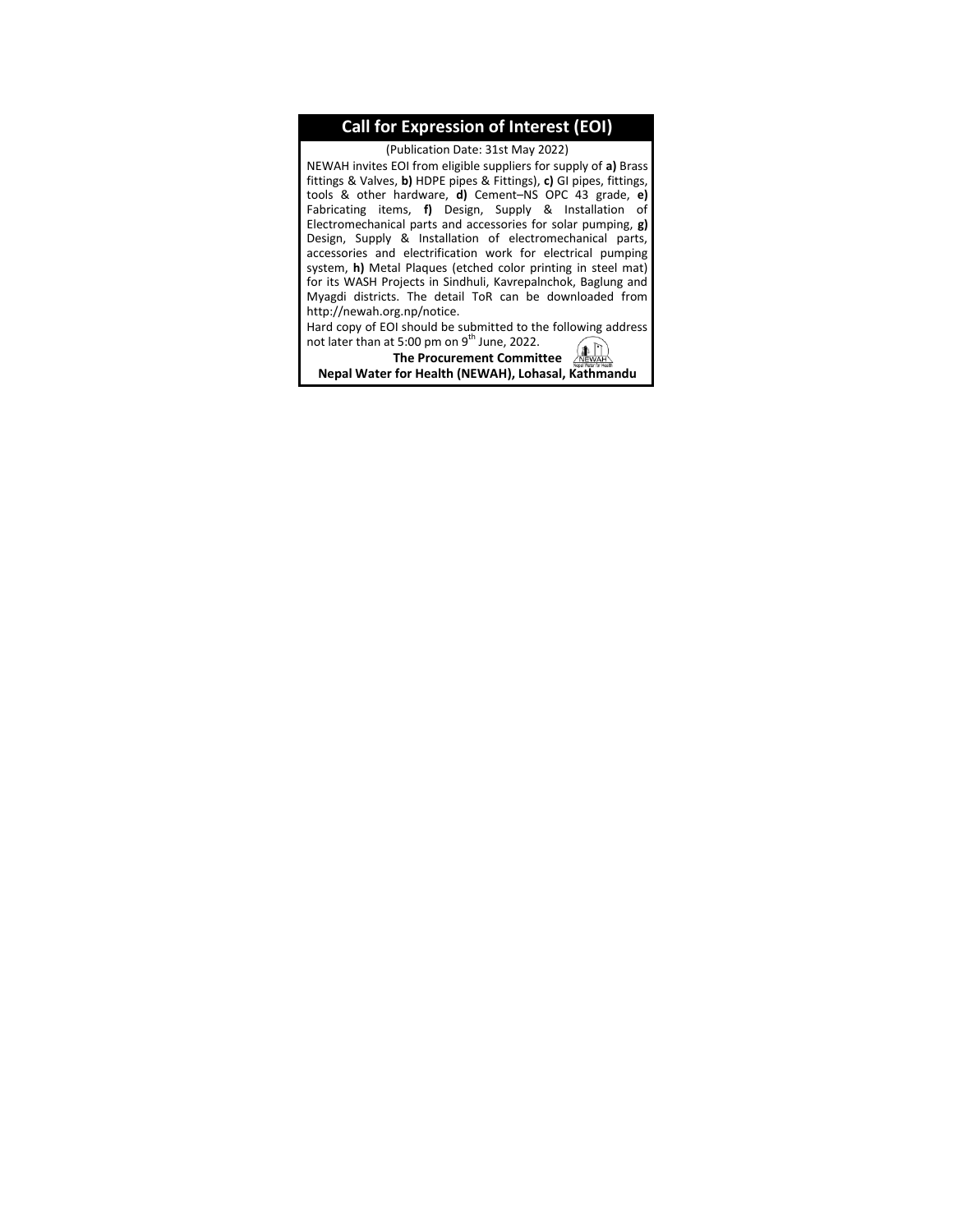## **Nepal Water for Health (NEWAH) Terms of Reference (ToR) Call for Expression of Interest (EoI) for the supply and delivery of construction materials**

## **1. Background**

Nepal Water for Health (NEWAH) is a national non-governmental organization (NGO) in Nepal, working towards clean drinking water, sanitation, and hygiene promotion. Since its establishment in 1992, NEWAH has worked in 51 districts across the country serving over 2.1 million people. NEWAH is dedicated to supporting people from poor communities gain access to safe drinking water, hygiene education and basic sanitation facilities irrespective of gender, caste, ethnicity or class. Since its establishment, NEWAH with the support of its funding partners has actively been contributing to Nepal's WASH Sector, with a focus in the rural areas of Nepal. NEWAH operates through its province offices facilitated by a Headquarters in Kathmandu.

The construction of water supply and sanitation structures, different category of materials should be delivered or purchased at site. NEWAH is implementing the projects in remote areas of Baglung Myagdi, Sindhuli and Kavrepalanchok districts, to perform this task; NEWAH would like to call for expression of interest from eligible suppliers for supply and delivery of construction materials.

## **2. Objectives**

The objective of this ToR is to submit the expression of interest from potential and eligible suppliers for supply and delivery of construction materials, which are required in implementation of Water, Sanitation and Hygiene (WASH) projects. Among the EOI received, suppliers are shortlisted as per procurement policy of NEWAH and only the shortlisted are eligible for further process of tender.

## **3. Scope of work**

NEWAH is seeking the Expression of Interest (EoI) from eligible/potential suppliers which are interested and experienced in supplying construction materials. The major scope of work is submitting EoI from eligible supplier for supplying the construction materials as per required quantity and specification set by NEWAH. The suppliers should submit EOI for supplying the construction materials to the designated road-head stores as per category below.

- A. Brass Fittings and Valves
- B. HDPE Pipes and Fittings
- C. GI Pipes, Fittings, tools-equipment & other hardware
- D. Cement-NS OPC 43 grade
- E. Fabricating Items
- F. Design, Supply & Installation of. Electromechanical parts and accessories for solar pumping system
- G. Design, Supply & Installation of electromechanical parts, accessories and electrification work for electrical pumping system
- H. Metal Plaques (etched color printing in steel mat)

## **4. Mandatory requirements for eligibility**

All suppliers should submit the following documents along with EoI.

- a) A covering letter with the Company Profile (Including clients' list and **turnover with each of them for last three years**) with company registration certificate.
- b) Related work experience with this call for EoI during last 2 years including submission of experience letters from two different clients.
- c) VAT registration certificate.
- d) Tax clearance certificate of fiscal year 2077/78

e) In case of solar pumping system, the bidder shall be under the short listed vendors of Alternative Energy Promotion Center (AEPC), Nepal.

f) Disclosure about related entities/person/group, if any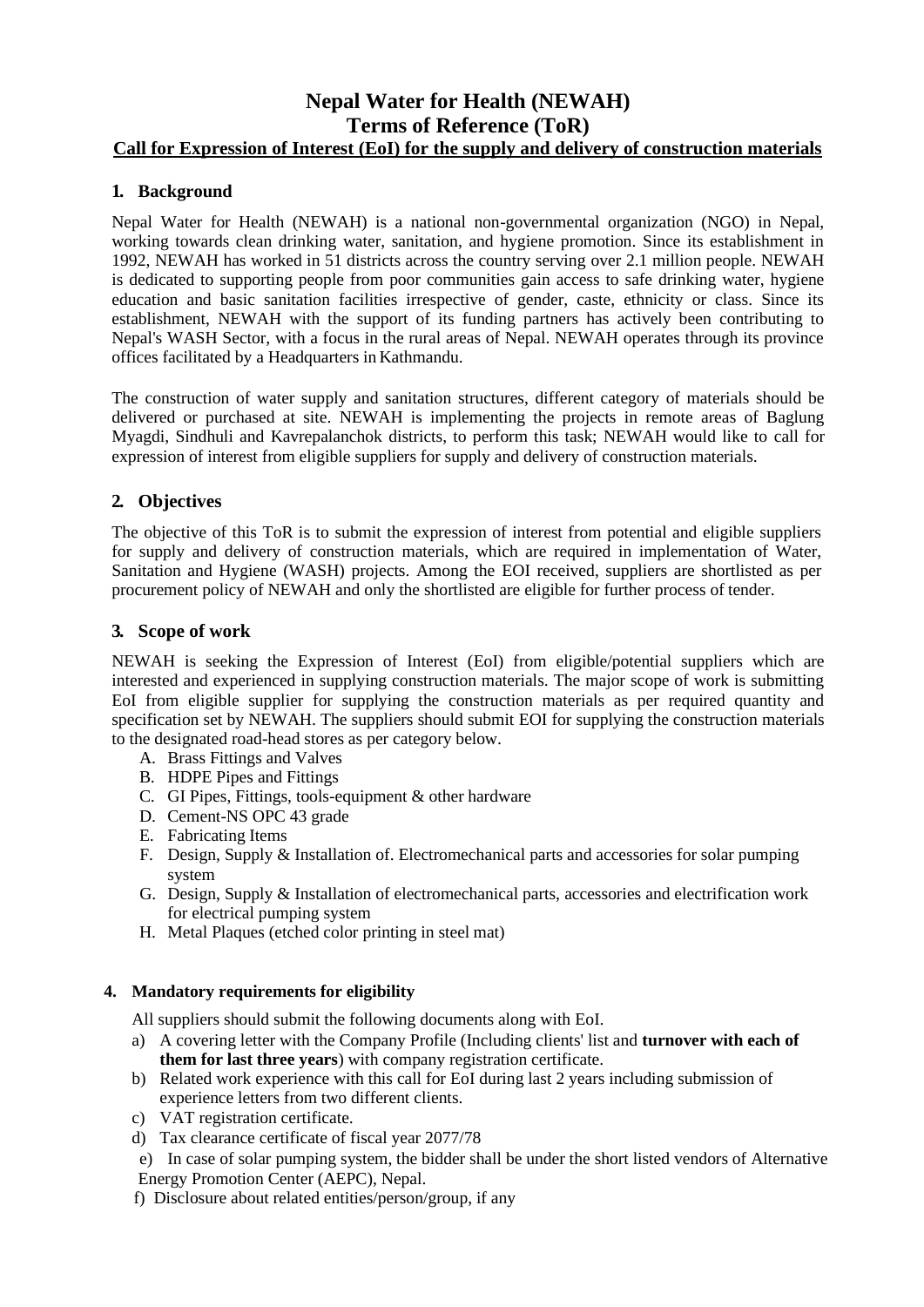- g) A signed and stamped Self Declaration Form that supplier does not have any conflict of interest and independent with any other firms/company/group and employee of NEWAH, otherwise application shall be disqualified. Download the related standard formats from NEWAH website: [http://newah.org.np/notice a](http://newah.org.np/notice)nd submit along with EoI.
- f) Name of contact person, address and contact number with alternative number.

#### **5. Submission of EoI documents**

Hard copies related to EoI documents should be submitted in separate envelop indicating the category to the following address not later than 5:00pm on 9<sup>th</sup> June 2022. Late submission will not be accepted.



 The Procurement Committee Nepal Water for Health (NEWAH), Lohasal, Kathamandu

*Note:*

- *NEWAH procurement committee holds the right to accept or reject any submission without notifying any reasons whatsoever.*
- *Telephone and personal contact are not entertained.*